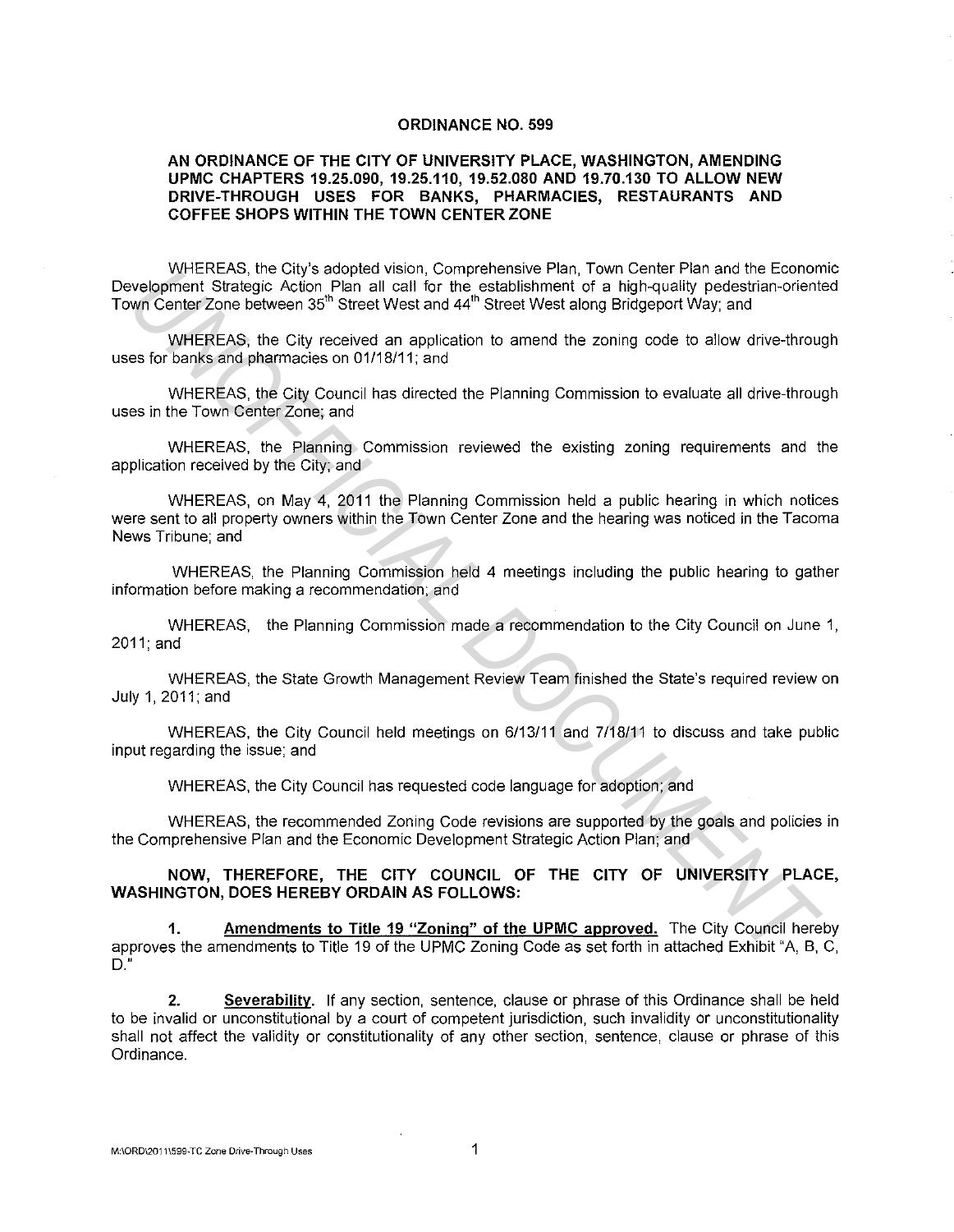**3. Effective Date and Publication.** A summary of this Ordinance consisting of its title shall be published in the official newspaper of the City. This Ordinance shall take effect five days after publication.

**PASSED BY THE CITY COUNCIL ON AUGUST 15, 2011.** 

Debbie Klosow (1)

**ATTEST:** 

Emelita Genetia, City Clerk

TEST: 1<br>
TEST: 1<br>
TEST: 2 CHO COMPANY<br> **PROVED AS TO FORM:**<br>
FIRENCE ON THE COMPANY<br>
FIRENCE ON THE COMPANY<br>
FIRENCE ON THE COMPANY<br>
COMPANY ON THE COMPANY OF THE COMPANY OF THE COMPANY OF THE COMPANY OF THE COMPANY OF THE

Published: 08/17/11 Effective Date: 08/22/11

**M·\QRD\2011\599-TC Zone Drive-Through Uses**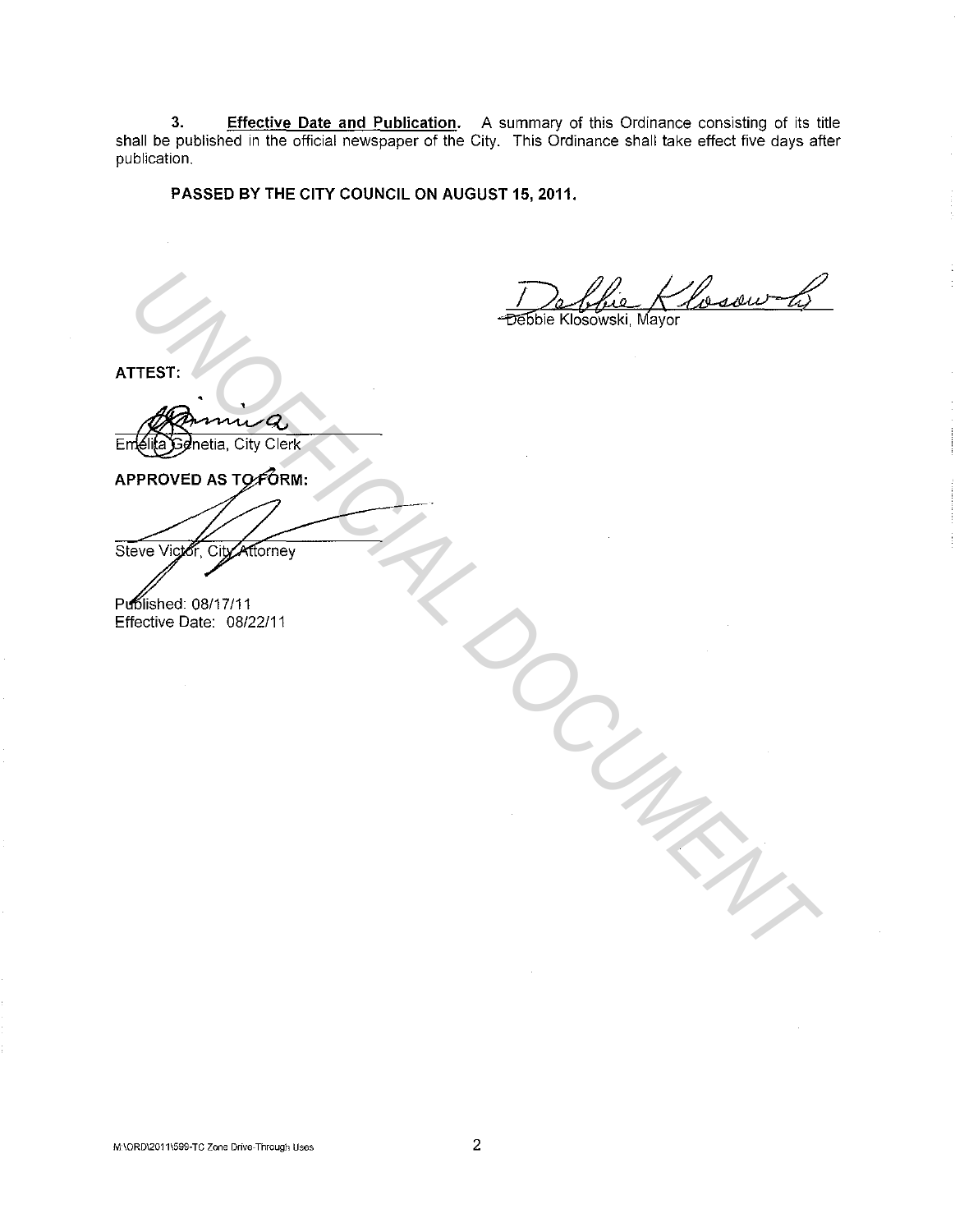### Exhibit A

|                | <b>Exhibit A</b>                        |                |                                                  |             |                            |                                                  |                |                                 |                    |                    |                                                |
|----------------|-----------------------------------------|----------------|--------------------------------------------------|-------------|----------------------------|--------------------------------------------------|----------------|---------------------------------|--------------------|--------------------|------------------------------------------------|
|                |                                         |                |                                                  |             |                            | <b>Commercial Uses Zone Classification Table</b> |                |                                 |                    |                    |                                                |
|                | <b>ZONE CLASSIFICATIONS</b>             |                |                                                  |             |                            |                                                  |                |                                 |                    |                    |                                                |
|                | <b>COMMERCIAL USES</b>                  | One-<br>Family | Two-<br>Family<br><b>Residential Residential</b> | Multifamily | Mixed<br>$Use -$<br>Office | Neighborhood<br>Commercial                       | Town<br>Center | Town<br>Center<br>Overlay       | Mixed<br>Use       | Commercial         | Light<br>Industrial<br><b>Business</b><br>Park |
|                |                                         | R <sub>1</sub> | R <sub>2</sub>                                   | <b>MF</b>   | MU-O                       | <b>NC</b>                                        | <b>TC</b>      | TC-O                            | <b>MU</b>          | $\mathcal{C}$      | LI-BP                                          |
|                | Administrative and professional offices |                |                                                  |             | P1                         | P1,2,3                                           | $P_1, 2$       | Р1                              | $P_{1,2,3}$        | P <sub>1,2,3</sub> | $P_1$                                          |
| $\overline{2}$ | Veterinary clinics/animal hospitals     |                |                                                  |             | C1                         | P <sub>1</sub>                                   | P <sub>1</sub> | P <sub>1</sub>                  | P <sub>1</sub>     | P <sub>1</sub>     | P                                              |
|                | Retail/Services/Entertainment           |                |                                                  |             |                            |                                                  |                |                                 |                    |                    |                                                |
| 3              | Adult entertainment                     |                |                                                  |             |                            |                                                  |                |                                 |                    |                    | C(9)                                           |
| $\overline{4}$ | Amusement and recreation<br>(private)   |                |                                                  |             |                            | IP                                               | P              |                                 | D                  | P                  | P                                              |
| 5              | Beauty salon/barber                     |                |                                                  |             | P(10)                      | IP                                               | <b>IP</b>      | Þ                               | <b>p</b>           | lp.                |                                                |
| $\overline{6}$ | Building materials (11)                 |                |                                                  |             |                            | P1                                               | P1, C2         | P <sub>1</sub> , C <sub>2</sub> | P1, C2             | P1, C2             | P                                              |
| 17             | Business support services               |                |                                                  |             | D                          | IP                                               | P              |                                 | D                  | D                  | P                                              |
| $\overline{8}$ | Commercial centers                      |                |                                                  |             |                            | $\mathsf{C}^{\backslash}$                        | P1, C2<br>(12) | P1, C2<br>(12)                  | $\mathsf C$        | $\mathsf C$        |                                                |
| 9              | Eating and drinking establishment       |                |                                                  |             | P <sub>4</sub>             | P1, 2, 3                                         | P1, 23         | P1, 3                           | P1, 3, C2 P1, 2, 3 |                    |                                                |
|                | 10 Food stores (11)                     |                |                                                  |             |                            | P1, C2                                           | P              |                                 | P1, C2             | lp.                |                                                |
|                | 11 Garden center (11)                   |                |                                                  |             |                            | IP                                               | P <sub>1</sub> | P1                              | P <sub>1</sub>     | P                  | C                                              |
|                | 12 Health club (a.k.a. fitness center)  |                |                                                  |             |                            | IP                                               | P              |                                 | D                  | Þ                  | C                                              |
|                | 13 Kennels                              |                |                                                  |             |                            |                                                  |                |                                 |                    | $\mathsf C$        | P                                              |
|                | 14 Limited accessory retail (MU-O only) |                |                                                  |             | P(13)                      |                                                  |                |                                 |                    |                    |                                                |
|                | 15 Lodging - Hotels and motels (no RV)  |                |                                                  |             |                            |                                                  | D              |                                 | D                  | D                  |                                                |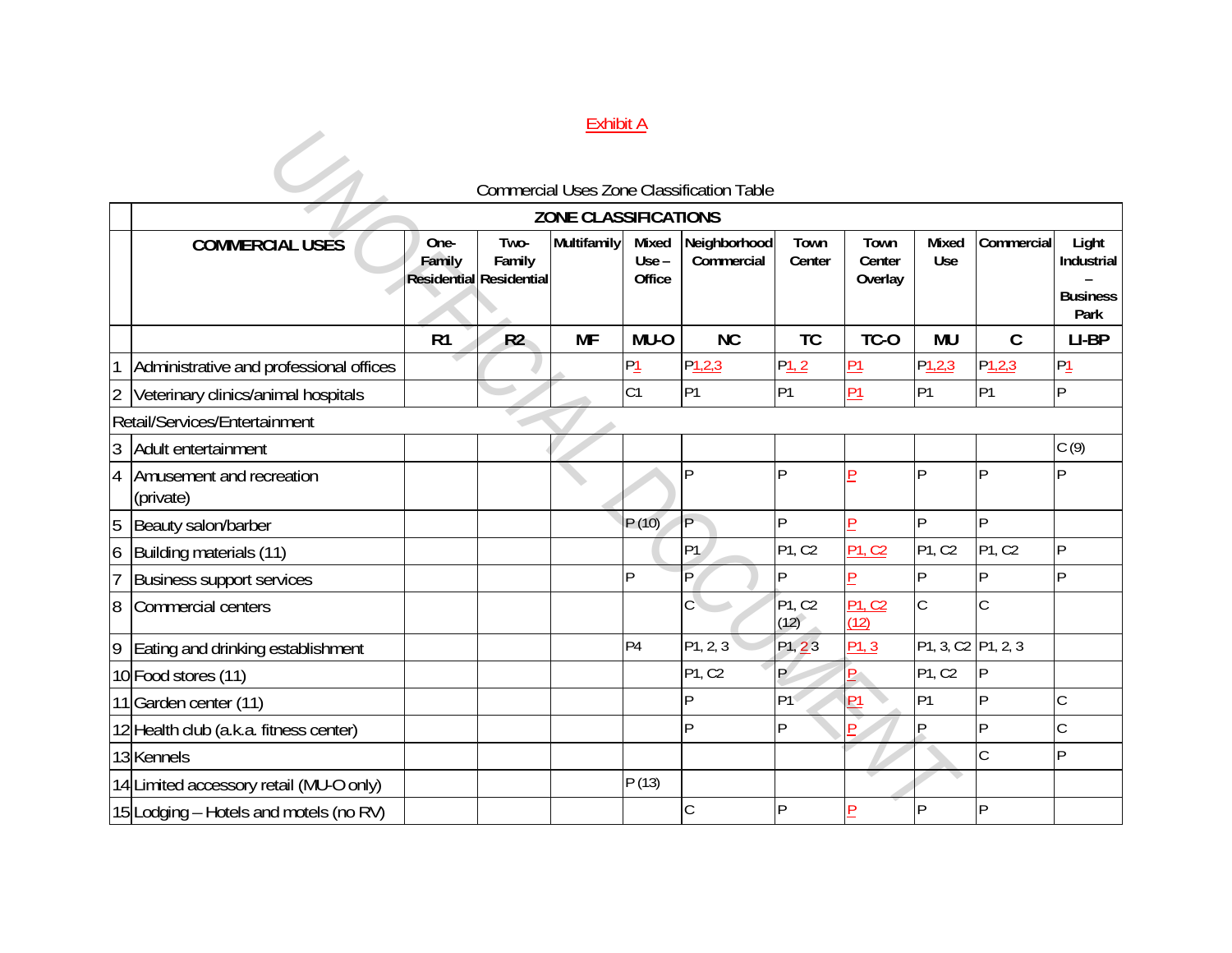| 16 Marinas, existing only                                                                                      | $\vert P \vert$ |                                           |             |                            |                            |                |                                 |              |                                                                        |                                                |
|----------------------------------------------------------------------------------------------------------------|-----------------|-------------------------------------------|-------------|----------------------------|----------------------------|----------------|---------------------------------|--------------|------------------------------------------------------------------------|------------------------------------------------|
| <b>ZONE CLASSIFICATIONS</b>                                                                                    |                 |                                           |             |                            |                            |                |                                 |              |                                                                        |                                                |
| <b>COMMERCIAL USES</b>                                                                                         | One-<br>Family  | Two-<br>Family<br>Residential Residential | Multifamily | Mixed<br>$Use -$<br>Office | Neighborhood<br>Commercial | Town<br>Center | Town<br>Center<br>Overlay       | Mixed<br>Use | Commercial                                                             | Light<br>Industrial<br><b>Business</b><br>Park |
|                                                                                                                | R1              | R <sub>2</sub>                            | <b>MF</b>   | MU-O                       | <b>NC</b>                  | <b>TC</b>      | TC-O                            | <b>MU</b>    | $\mathcal{C}$                                                          | LI-BP                                          |
| 17 Mini casinos                                                                                                |                 |                                           |             |                            |                            |                |                                 |              |                                                                        |                                                |
| 18 Movie theaters (indoor only)                                                                                |                 |                                           |             |                            | ΙP                         | P              | P                               |              | Þ                                                                      |                                                |
| 19 Mobile, manufactured, and modular<br>home sales                                                             |                 |                                           |             |                            |                            |                |                                 |              |                                                                        | $\mathsf{C}$                                   |
| 20 Vehicle sales, repair, service                                                                              |                 |                                           |             |                            | P1, 2                      |                |                                 | P1, C2       | P1, 2                                                                  | P1, 2, C3, 4                                   |
| 21 Pawn shops                                                                                                  |                 |                                           |             |                            |                            |                |                                 |              | D                                                                      | $\mathsf{C}$                                   |
| 22 Personal services (other)                                                                                   |                 |                                           |             | P1 (10)                    | PI, C2                     | P1, C2         | P <sub>1</sub> , C <sub>2</sub> | P1, C2       | P1, C2                                                                 | lP.                                            |
| 23 Rental and repair                                                                                           |                 |                                           |             |                            | P1, C2                     | P1, C2         | P <sub>1</sub> , C <sub>2</sub> | P1, C2       | P1, C2                                                                 | P                                              |
| 24 Sales of general merchandise (11)                                                                           |                 |                                           |             |                            | P1.3,4, C2                 | P1,3, C2       | P <sub>1</sub> , C <sub>2</sub> |              | P <sub>13,4</sub> , C <sub>2</sub> P <sub>1,3,4</sub> , C <sub>2</sub> | P1, C2                                         |
| 25 Tattoo parlors                                                                                              |                 |                                           |             |                            |                            |                |                                 |              |                                                                        |                                                |
| 26 Video rental                                                                                                |                 |                                           |             |                            | P                          | P              | P                               | P            | Þ                                                                      | $\overline{P}$                                 |
| 27 Wholesale trade (11)                                                                                        |                 |                                           |             |                            |                            |                |                                 | C1           | C <sub>1</sub>                                                         | P1, C2                                         |
| See notes following all tables (Ord. 455 § 1 (Exh. A), 2005; Ord. 443 § 1 (Exh. A), 2005; Ord. 394 § 1, 2003). |                 |                                           |             |                            |                            |                | n,                              |              |                                                                        |                                                |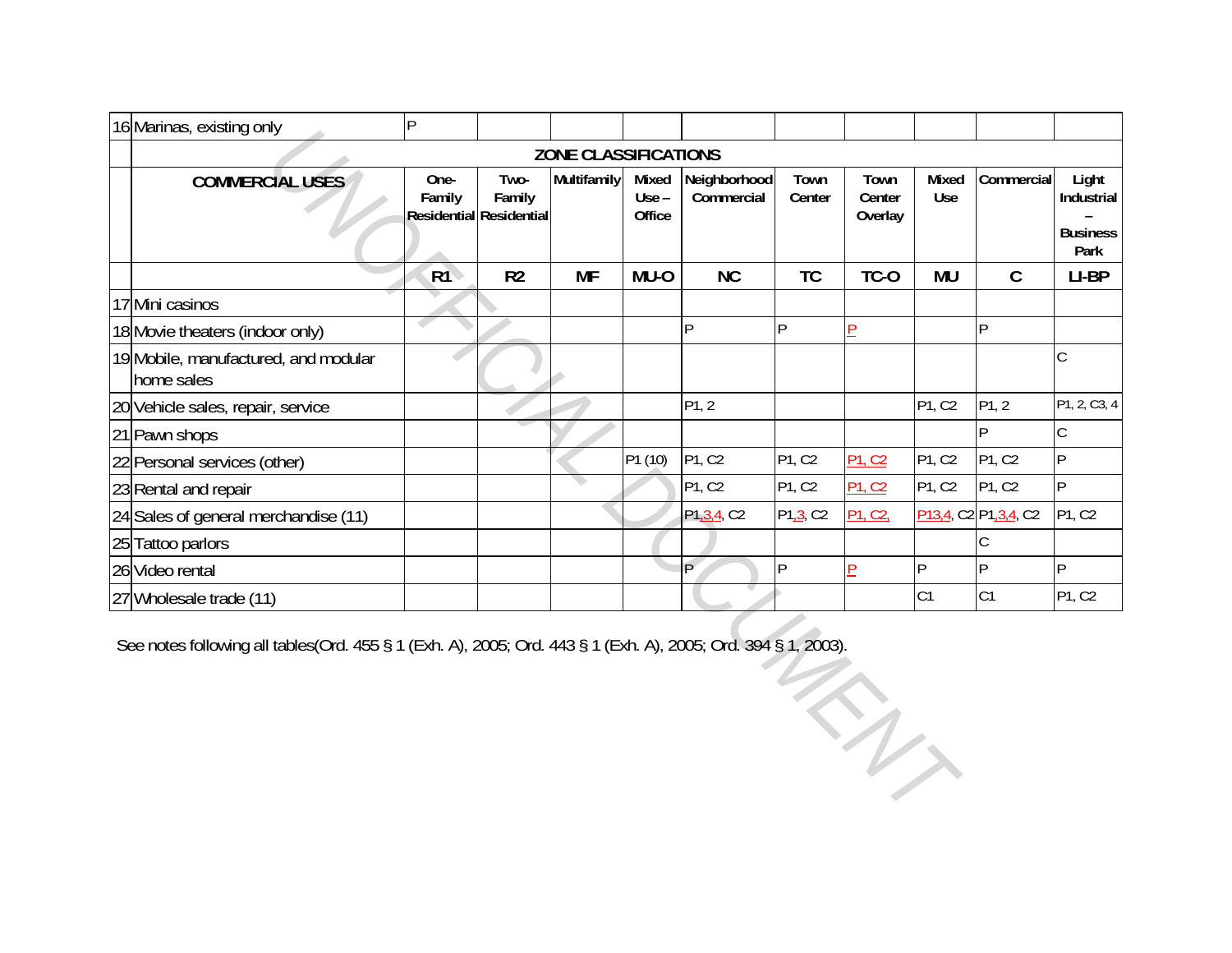## **Exhibit B**

#### **19.25.090 Commercial use category – Descriptions.**

Commercial activities include the provision of services, including offices, and the sale, distribution, or rental of goods that benefit the daily needs of the public, which are not otherwise classified as civic, or industrial activities. The commercial use category has been separated into the following types based upon distinguishing features such as nature of business activity and type of goods or products sold or serviced. Any store or variety of stores exceeding 580,000 square feet shall be considered a commercial centers use type.

A. Administrative and Professional Offices. Administrative and professional offices use type refers to offices, private firms or organizations providing professional or administrative services to individuals or businesses.

Typical uses include employment services, property management services, title companies, law offices, engineering/surveying consulting firms, architecture and landscape architecture firms, advertising and public relations firms, medical and dental offices, chiropractic offices, dental labs, diagnostic testing services, advertising agencies, travel agencies, talent agencies, insurance offices, real estate offices, investment brokers, financial planners, banking services, offices for nonprofit and quasipublic agencies, and other business offices customarily associated with professional or administrative office services. This category excludes veterinary clinics/animal hospitals. **Commercial activities include the provision of services, including offices, and the saltribution, or rental of goods that benefit the daily needs of the public, which are not benefit as civic, or industrial activities. Th** 

- 1. Level 1. Administrative and Professional Offices with no drive-through facilities.
- 2. Level 2. Banking services that include drive-through facilities.
- 3. Level 3. Drive-through facilities associated with non-banking uses.

B. Animal Hospitals Facilities/Veterinary Clinics. Veterinary clinics/animal hospitals facilities use types are uses where small animals receive veterinary services that may include medical and surgical treatment. (See also subsection (M) of this section, Kennel.)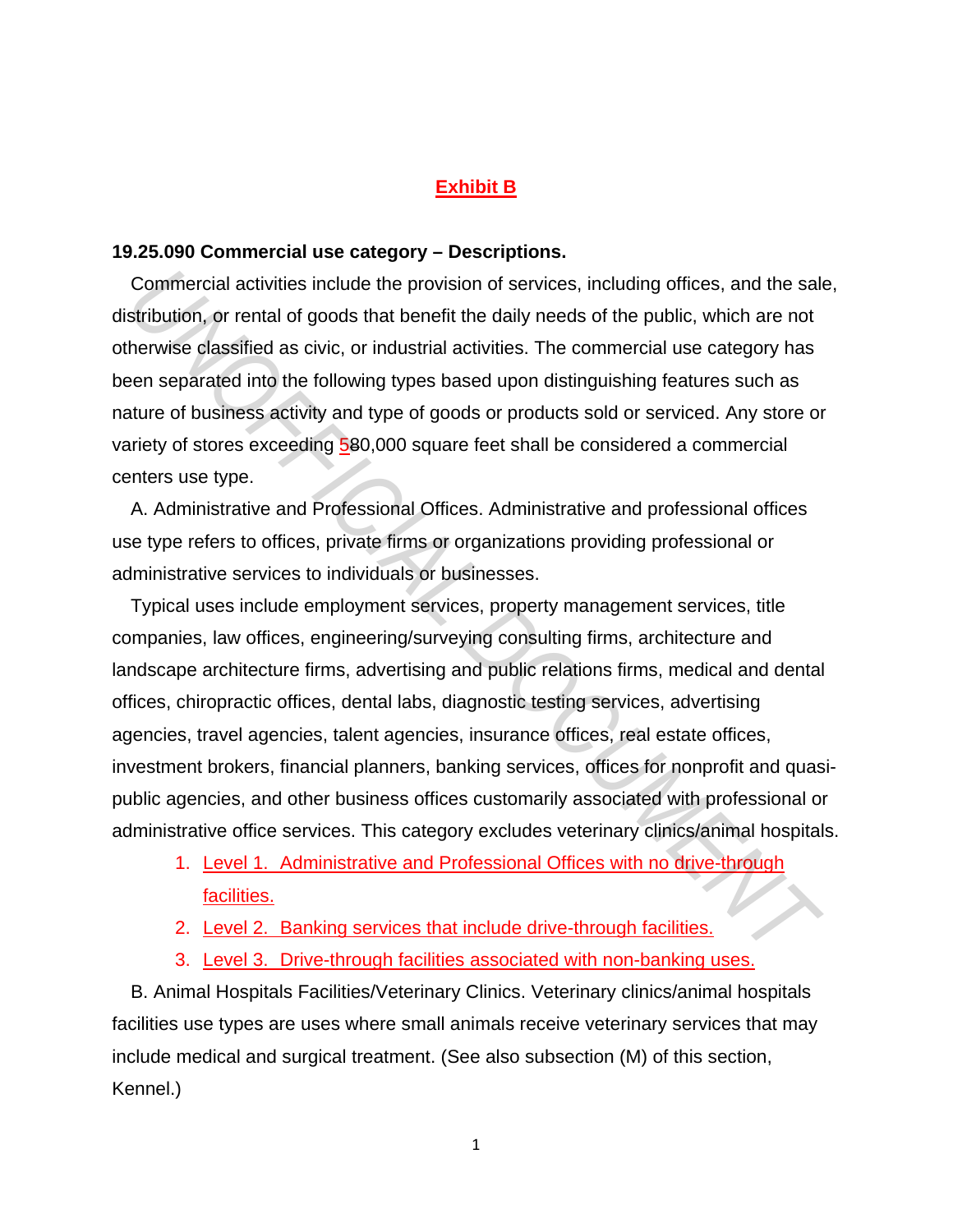1. Level 1. Small animal veterinary services with boarding of animals incidental to the veterinary function and limited to animals receiving care. All boarding shall be within a fully enclosed portion of the building with walls and windows to significantly reduce noise impacts. Grooming is allowed.

2. Level 2. Veterinary services with boarding of animals incidental to the veterinary function and up to five animals not receiving care is allowed. Outdoor boarding is permitted. Grooming is allowed.

C. Adult Entertainment Establishment. "Adult entertainment establishment" shall mean any commercial premises which is one of the following: adult motion picture theaters, adult drive-in theaters, adult bookstores, adult cabarets, adult video stores, adult retail stores, adult massage parlors, adult sauna parlors or adult bathhouses.

D. Amusement and Recreation. Amusement and recreation use type refers to establishments or places of business primarily engaged in the provision of sports, entertainment, or recreational services to the public or members for commercial purposes. Examples include video arcades, billiard parlors, bowling alleys, ice or roller skating rinks, performance theaters/centers (not movie theaters), miniature golf courses, golf driving ranges, and outdoor performance centers. **Example 10** the animals not receiving care is allowed. Outdoor<br> **C.** Adult Entertainment Establishment." Adult entertainment establishment" shall<br>
c. Adult Entertainment Establishment. "Adult entertainment establishment"

E. Beauty Salon. Beauty salon use type provides service related to hair, skin, nail and cosmetology care. This includes barber shops.

F. Building Materials. Building materials use type refers to establishments primarily engaged in selling lumber and other building materials, paint, glass, hardware, and wallpaper. Establishments primarily selling these products for use exclusively by businesses or to other wholesalers or primarily selling plumbing, heating and airconditioning equipment, and electrical supplies are classified in the wholesale trade use type, commercial use category.

1. Level 1. Establishments primarily engaged in the retail sale of basic hardware lines, such as tools, builders' hardware, paint, and glass. Retail sales of nursery, lawn and garden supplies, and lumber may be an accessory use to hardware stores. Utilization of outdoor areas for display and storage purposes may occur as an accessory use. The combination of total floor area and outdoor storage and display area is 30,000 square feet or less.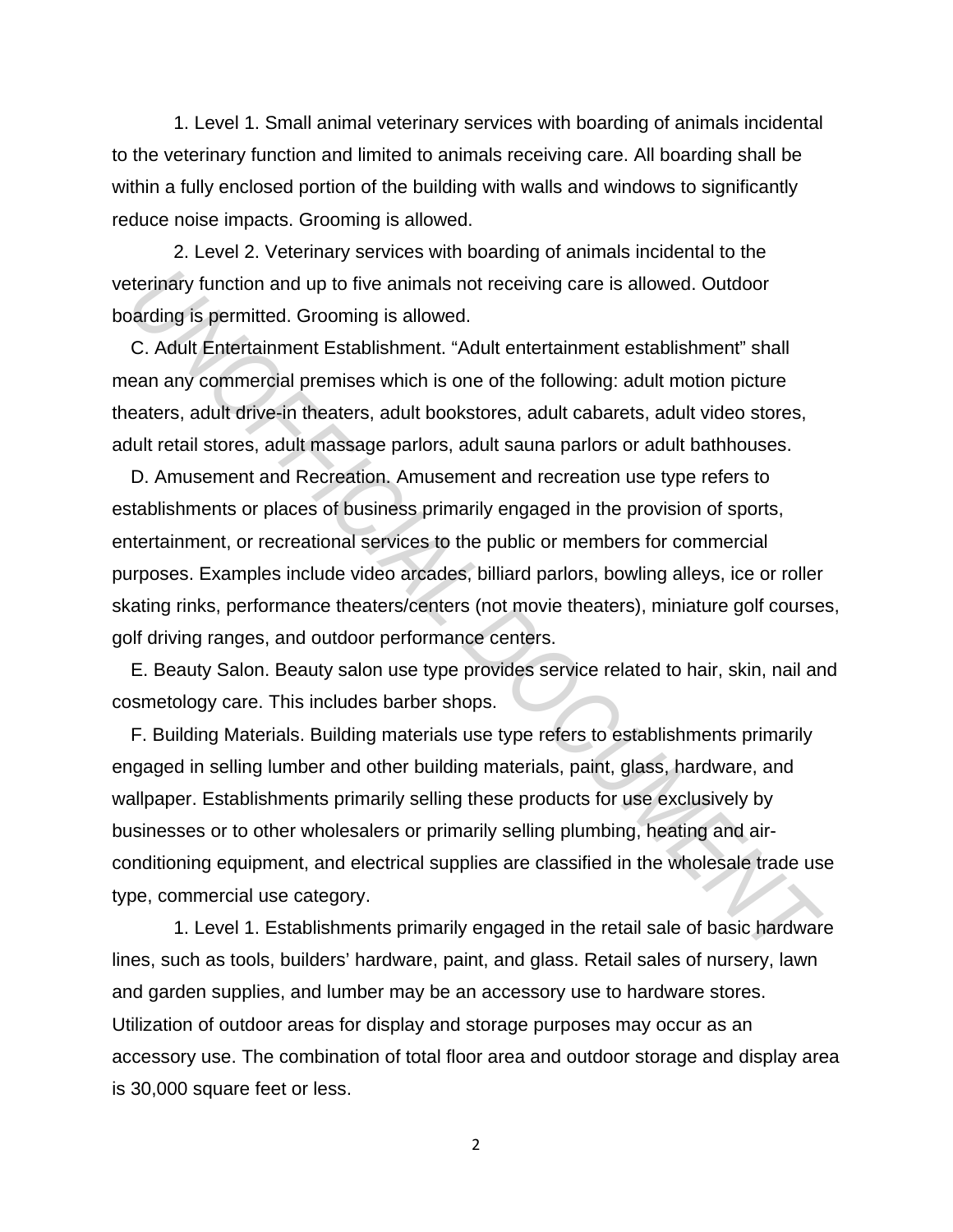2. Level 2. Establishments primarily engaged in selling lumber and a general line of building material. General line of building materials may include rough and dressed lumber, flooring, molding, doors, frames, roofing, siding, shingles, wall-boards, paint, brick, tile, and cement. Utilization of outdoor areas for display or storage purposes may occur as an accessory use. The combination of total floor area and outdoor storage and display area ranges between 30,000 square feet and 80,000 square feet.

G. Business Services. Business services use type refers to uses primarily engaged in providing services to business establishments on a contract or fee basis. Examples include courier services, parcel delivery services, fax services, telegraph services, reproduction services, commercial art and photography services, stenographic services, and janitorial services.

H. Commercial Centers. Commercial centers use type refers to any lot or combination of lots with a store or variety of stores, offices, mixed use residential dwellings and services allowed in the zone where the center is located, integrated into a complex utilizing common parking facilities. A variety of goods are sold or services provided at these centers ranging from general merchandise to specialty goods and foods. Commercial centers can be grouped into two levels: **Splay area ranges between 30,000 square feet and 80,000 square feet.<br>
<b>G. Business Services.** Business services use type refers to uses primarily engaged in<br>
Comparison Services, Dusiness establishments on a contract or f

1. Level 1. Any store or commercial center containing a variety of stores with a cumulative floor area over 580,000 square feet and up to 200,000 square feet.

2. Level 2. Any commercial center containing a store or variety of stores with a cumulative floor area greater than 200,000 square feet.

I. Eating and Drinking Establishment. Eating and drinking establishment use type refers to establishments that sell prepared food and liquor, and may provide music. Examples include espresso stands, fast food restaurants, full service restaurants, taverns, and cocktail lounges.

1. Level 1. Establishments without drive-through facilities.

2. Level 2. Establishments with drive-through facilities.

3. Level 3. Establishments that serve alcoholic beverages, including brew pubs.

4. Level 4. Delicatessen only, as accessory to a commercial development. Limited to 1,000 square feet of gross floor area.

5. Repealed by Ord. 455.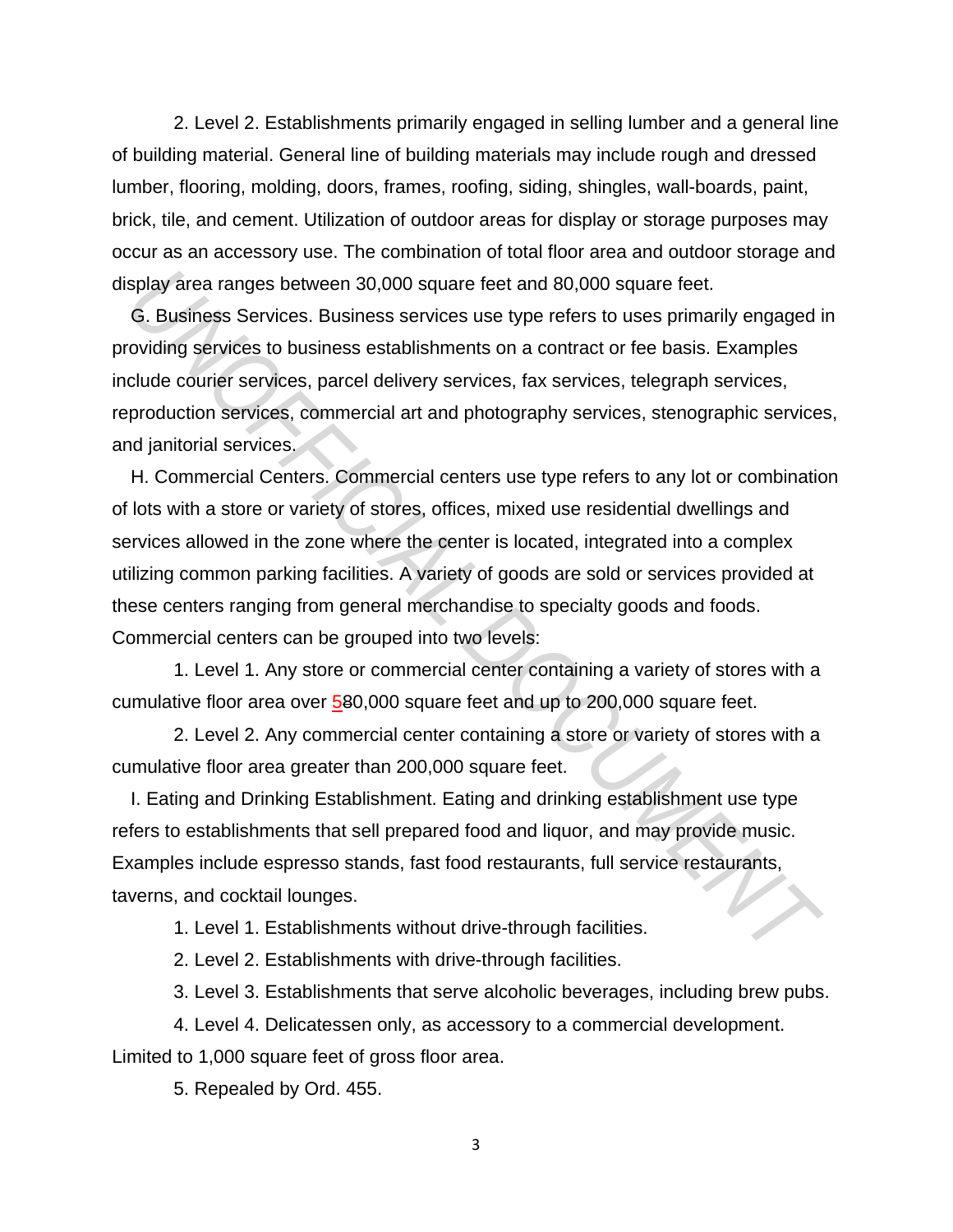J. Food Stores. Food stores use type refers to stores primarily engaged in the retail sale of a variety of canned and dry foods, fresh fruits and vegetables, or meats, poultry, and fish, and may include a variety of disposable nonfood products. Examples include meat and fish markets, vegetable markets, retail bakeries, dairy stores, and grocery stores.

1. Level 1. Total floor area up to 30,000 square feet.

2. Level 2. Total floor area over 30,000 square feet and up to 80,000 square feet.

K. Garden Center (Includes Nursery). Garden center use type refers to establishments primarily engaged in the retail sale of lawn and garden supply goods and equipment. This includes nursery, lawn and garden supplies, and garden tools. Nurseries that focus on the retail sales of plants are also included in this category. Utilization of outdoor areas for display and storage purposes may occur as an accessory use. The combination of total floor area and outdoor storage and display area is 30,000 square feet or less. 1. Level 1. Total floor area up to 30,000 square feet.<br>
2. Level 2. Total floor area over 30,000 square feet and up to 80,000 square<br> *Et.*<br> *K.* Garden Center (Includes Nursery). Garden center use type refers to<br> *K.* Gar

L. Health Club. Health club use type means a facility engaged in operating physical fitness facilities and may include facilities such as cardiovascular machines, weight training equipment, swimming pools and racquetball courts (also known as athletic clubs, fitness centers).

M. Kennel. Kennel use type means a place where six or more adult cats and/or dogs are temporarily boarded for compensation whether or not for training. An adult cat or dog is one that has reached the age of seven months.

N. Limited Accessory Retail. Limited accessory retail use type are uses in the mixed use – office zone only that are directly associated with an allowed office use or which are retail services that provide a direct service to tenants of an office building. Examples include the limited sales of glasses and optical supplies as part of an optometrist's office or stand-alone card shop/gift shop. Limited accessory retail uses are limited by their size (see use tables in UPMC 19.25.110).

O. Lodging. Lodging use type refers to establishments that provide lodging services. Examples include hotels and motels. Recreational vehicle parks are specifically excluded from this definition. See residential use for bed and breakfasts.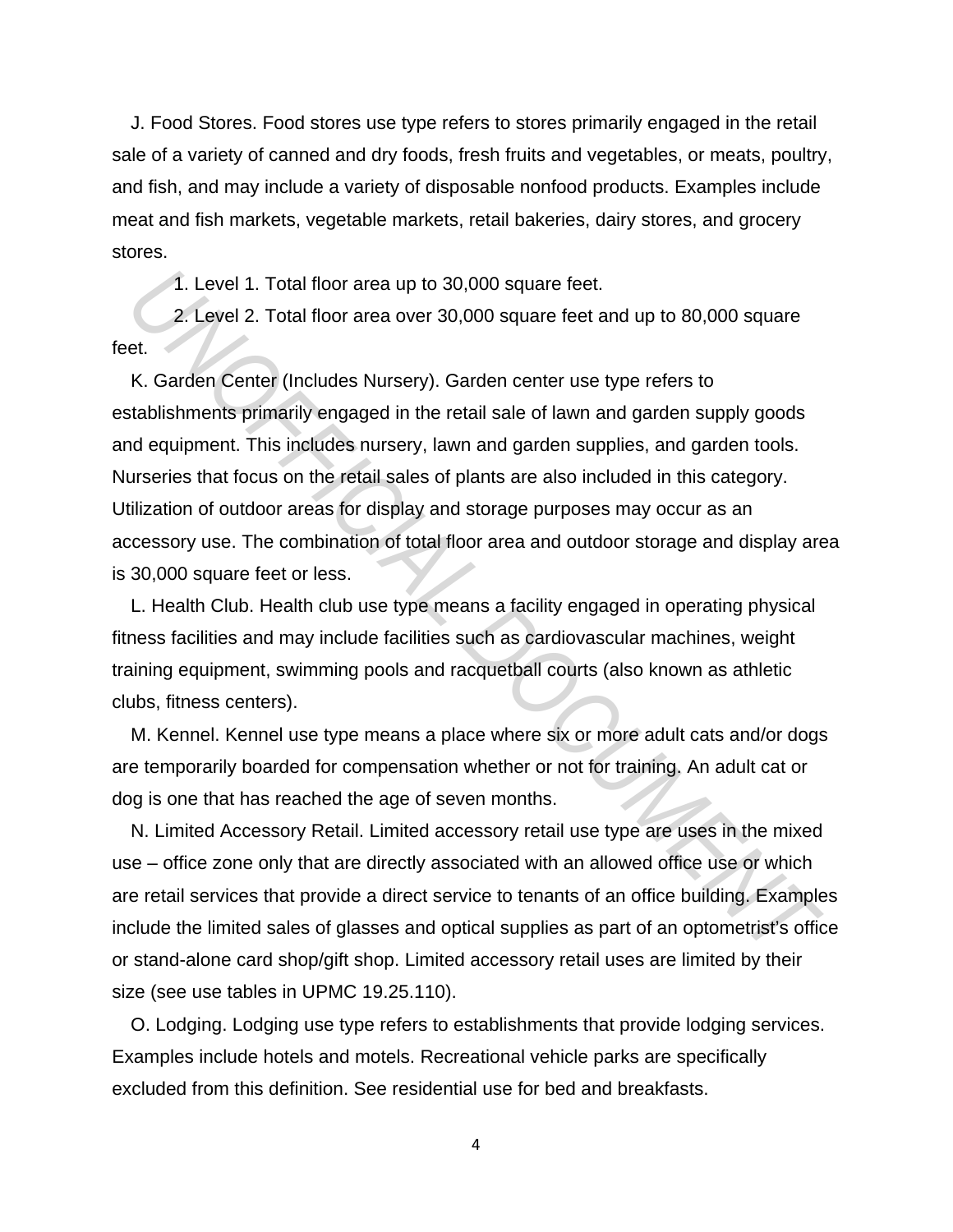P. Marina, Existing. Existing marina use type means a commercial facility that provides moorage and related sales and maintenance services to pleasure and/or commercial vessels and to houseboats and/or private clubs with moorage and associated facilities and activities in existence as of the effective date of the ordinance codified in this section.

Q. Mini Casinos. Mini casinos use type shall be defined as a "social card game" per RCW 9.46.0282 and means a card game that constitutes gambling and is authorized by the Commission under RCW 9.46.070. Authorized card games may include a housebanked or a player-funded banked card game. No one may participate in the card game or have an interest in the proceeds of the card game who is not a player or a person licensed by the Commission to participate in social card games. There shall be two or more participants in the card game who are players or persons licensed by the Commission. The card game must be played in accordance with the rules adopted by the Commission under RCW 9.46.070, which shall include but not be limited to rules for the collection of fees, limitation of wagers, and management of player funds. The number of tables authorized shall be set by the Commission but shall not exceed 15 total and separate tables per establishment. Q. Mini Casinos. Mini casinos use type shall be defined as a "social card game" per CW 9.46.0282 and means a card game that constitutes gambling and is authorized to Commission under RCW 9.46.070. Authorized card games may

R. Movie Theaters, Indoor. Movie theater, indoor use type means an establishment primarily engaged in the indoor exhibition of motion pictures.

S. Mobile, Manufactured, and Modular Homes Sales. Mobile, manufactured, and modular homes sales use type refers to those establishments that store and sell premanufactured homes. The primary purpose is to provide sites for marketing and distribution, not construction.

T. Motor Vehicles and Related Equipment Sales/Rental/Repair and Services. Motor vehicles and related equipment sales/rental/repair and services use type refers to establishments or places of business engaged in the sales, leasing or service of automobiles, trucks, motorcycles, recreational vehicles, and boats; or heavy equipment and supplies related to motor vehicles; and self-moving or commercial moving services.

1. Level 1. Gasoline service stations, battery exchange stations, and Level 3 electric vehicle charging stations, together with accessory automobile repair and convenience shopping, and car wash with a one-car capacity.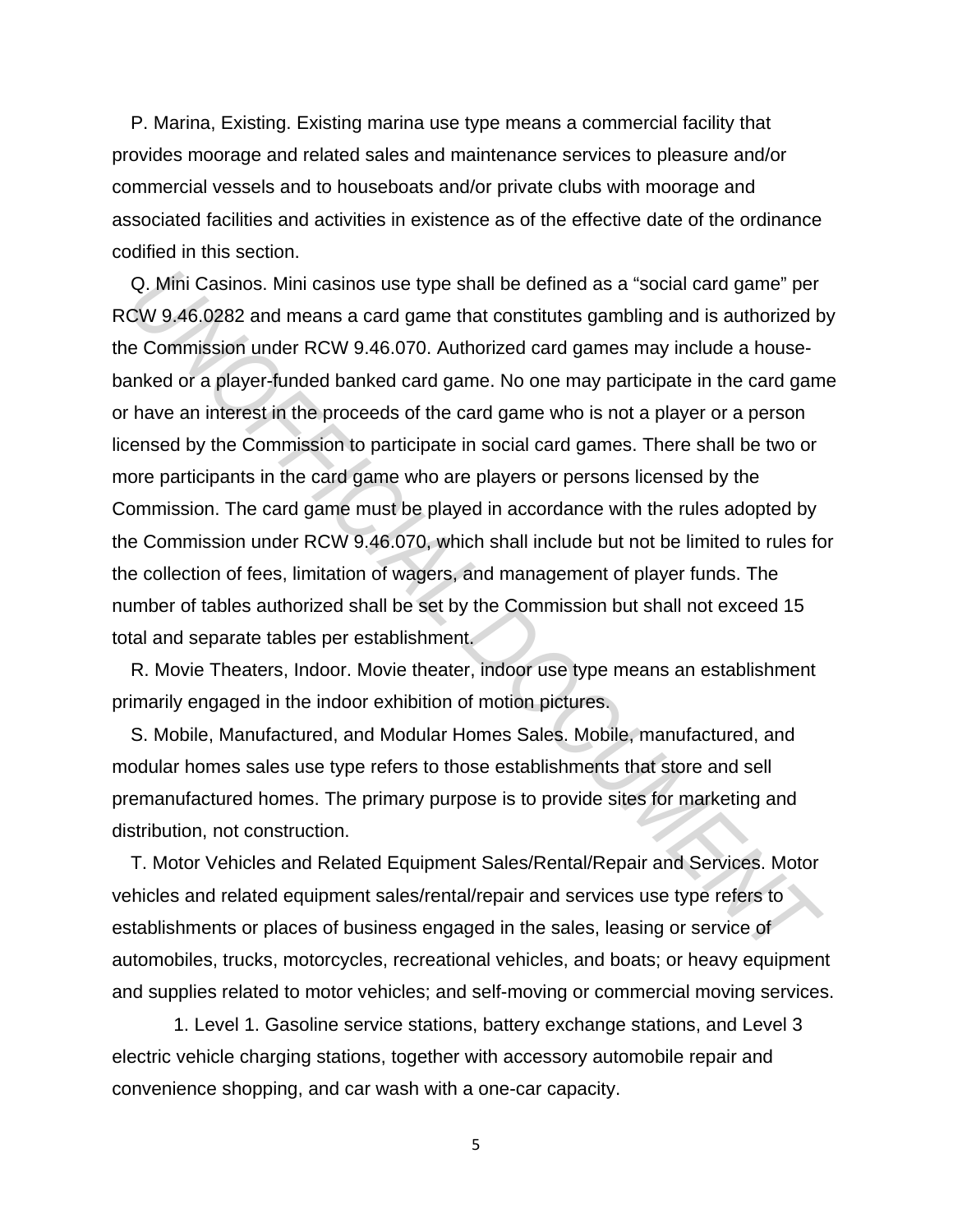2. Level 2. Automotive repair shops and automobile car washes for vehicles not exceeding three tons. Typical uses include general repair shops, transmissions and engine rebuild shops, muffler shops, glass repair shops, automobile upholstery services, car washes, lube/oil shops, and auto parts stores which offer installation services.

3. Level 3. On-site sales, lease, or rental of automobiles, trucks not exceeding three tons of vehicle weight, and recreational vehicles. Other activities include automobile body repair and painting facilities.

4. Level 4. Sales, leasing, or rental of heavy truck and heavy equipment exceeding three tons of vehicle weight, supplies intended for outdoor use and truck service stations. Typical uses include truck shops primarily designed for the service and fueling of heavy trucks and tractor trailer sales.

5. Repealed by Ord. 455.

U. Pawn Shop. Pawn shop use type is an establishment engaged in whole or in part in the business of loaning money on the security of pledges of personal property, or deposits or conditional sales of personal property, or the purchase or sale of personal property. Pawn shops shall be permitted only at a ratio of one shop per each 40,000 population within the city limits (meaning the second pawn shop is allowed at 40,001, etc.).

V. Personal Services, Other. Personal services, other use type refers to uses primarily engaged in providing services to individuals. These services meet the needs on a daily, weekly, monthly, or less frequent basis. Examples include coin-operated laundries, dry cleaning drop-off/pick-up establishments, dry cleaners, shoe repair, clothing alterations, tanning salons, photographic studios, carpet and upholstery cleaners. Also see subsection (W) of this section, rental and repair services use type, for other services. 3. Level 3. On-site sales, lease, or rental of automobiles, trucks not exceeding<br>ree tons of vehicle weight, and recreational vehicles. Other activities include<br>tromobile body repair and painting facilities.<br>4. Level 4. Sa

1. Level 1. Total floor area does not exceed 2,500 square feet and use does not involve outdoor storage of vehicles.

2. Level 2. Total floor area exceeds 2,500 square feet or use involves outdoor storage of delivery or service vehicles.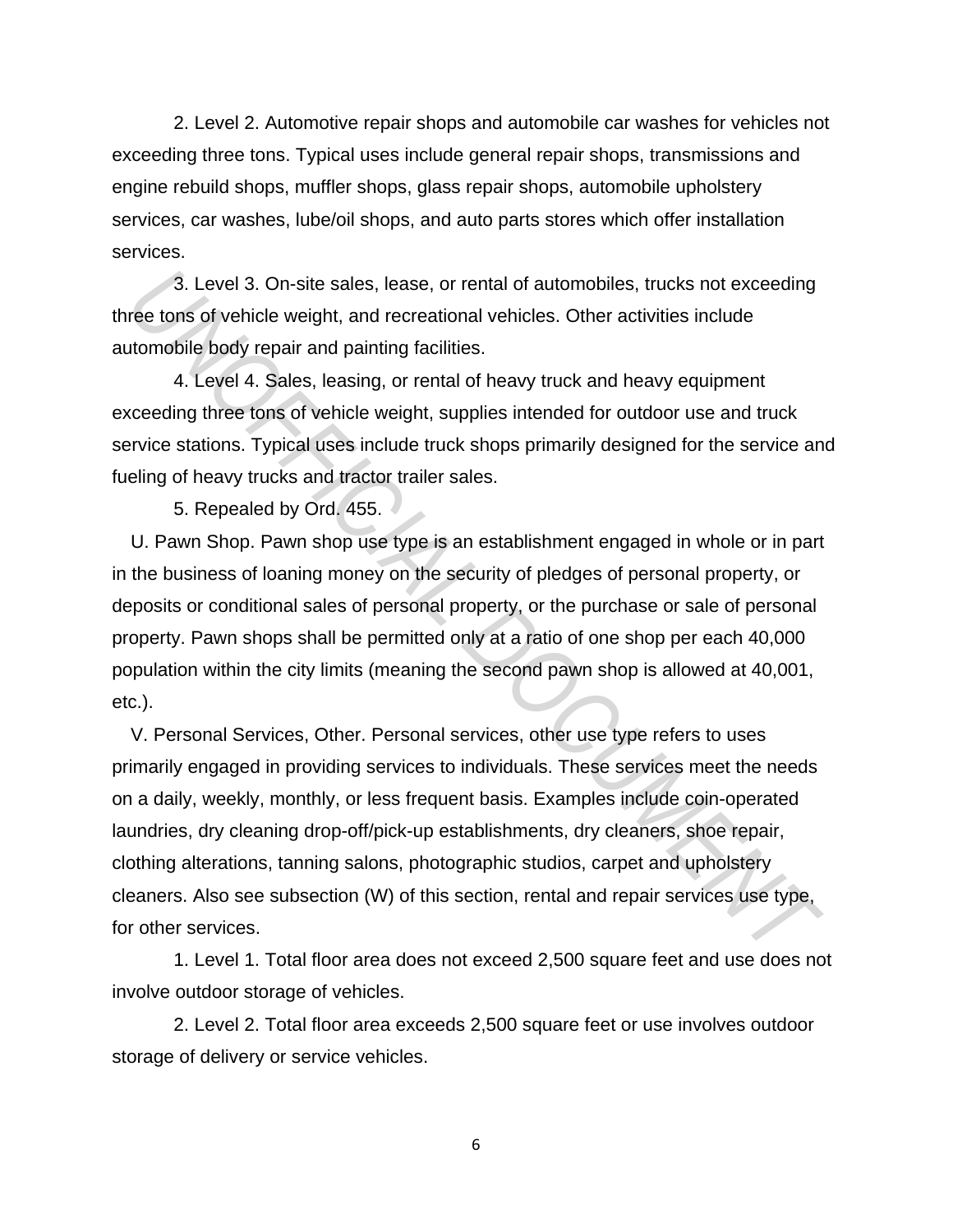W. Rental and Repair Services. Rental and repair services use type refers to establishments primarily engaged in the provision of repair services or closely related uses. Typical uses include upholstery shops, appliance repair shops, small engine and power tool rental and repair such as lawn mowers and chainsaws, vacuum cleaner repair, medical equipment rental and repair services, rental furnishings, and instrument repair services. Refer to motor vehicles and related equipment sales/rental/repair and services use type for automotive repair. Also see personal services use type for clothing alterations.

1. Level 1. Establishments that do not involve outdoor storage.

2. Level 2. Establishments that involve outdoor storage of equipment.

X. Sales of General Merchandise. Sales of general merchandise use type refers to establishments that sell general merchandise including apparel and accessories, pharmaceuticals, antiques, optical goods, jewelry, pet supplies, auto parts without installation services, furniture and home furnishings including appliances, computers and electronics. Also see building materials use type for establishments primarily engaged in selling lumber and other building materials, paint, glass, wallpaper or hardware, and also garden center use type for nursery stock and lawn and garden supplies. pair services. Refer to motor vehicles and related equipment sales/rental/repair and<br>ervices use type for automotive repair. Also see personal services use type for clothir<br>terations.<br>1. Level 1. Establishments that do not

1. Level 1. Total floor area up to 30,000 square feet.

2. Level 2. Total floor area over 30,000 square feet and up to 80,000 square feet.

3. Level 3. Pharmacies that include drive-through facilities.

4. Level 4. Drive-through facilities associated with sales of general merchandise uses other than pharmacies.

Y. Tattoo Parlors. Tattoo parlor use type is an establishment where permanent designs or marks are made on the skin by pricking it and ingraining it in an indelible pigment or by raising scars on it.

Z. Video Rental. Video rental use type is a store that rents prerecorded videotapes, discs, or similar materials such as video games to the public for a limited period of time. Some limited sales may occur.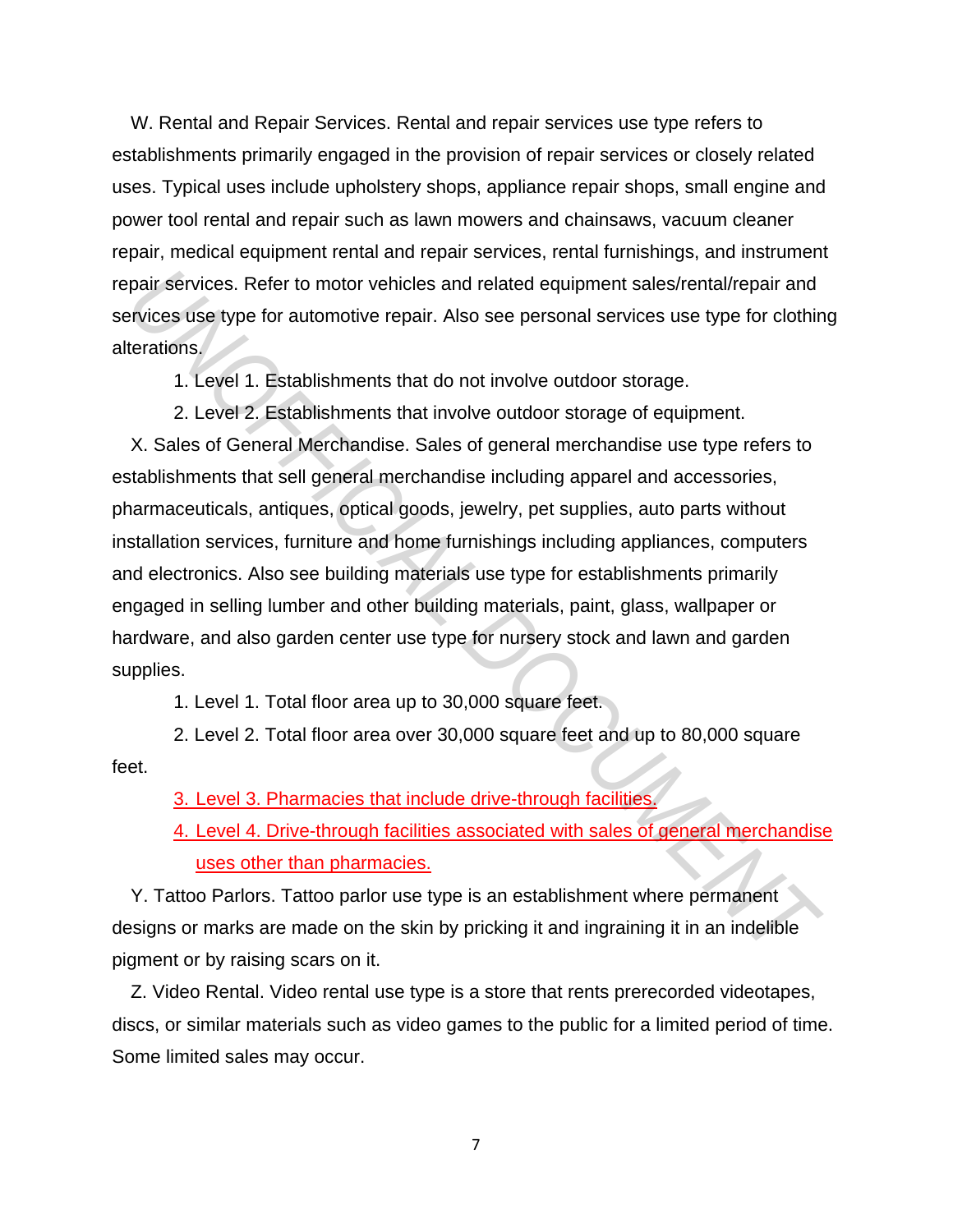AA. Wholesale Trade. Wholesale trade use type refers to establishments primarily engaged in selling merchandise to retailers; to industrial, commercial, institutional, or professional business users; to other wholesalers; or acting as agents or brokers and buying for or selling merchandise to such individuals or companies. Typical wholesale trade establishments include wholesale merchants or jobbers and cooperative buying associations. Typical wholesale trade businesses are electrical distributors, plumbing supplies, heating and air-conditioning equipment supplies, lumber and construction materials supplies, professional and commercial equipment supplies.

1. Level 1. Establishments with total floor area of 10,000 square feet or less and indoor storage only.

2. Level 2. Establishments with total floor area of more than 10,000 to 80,000 square feet and with indoor or outdoor storage.

(Ord. 514 § 2, 2008; Ord. 455 § 1 (Exh. A), 2005; Ord. 443 § 1 (Exh. A), 2005; Ord. 394 § 1, 2003; Ord. 307 § 2, 2001).

*UNOFFICIAL DOCUMENT*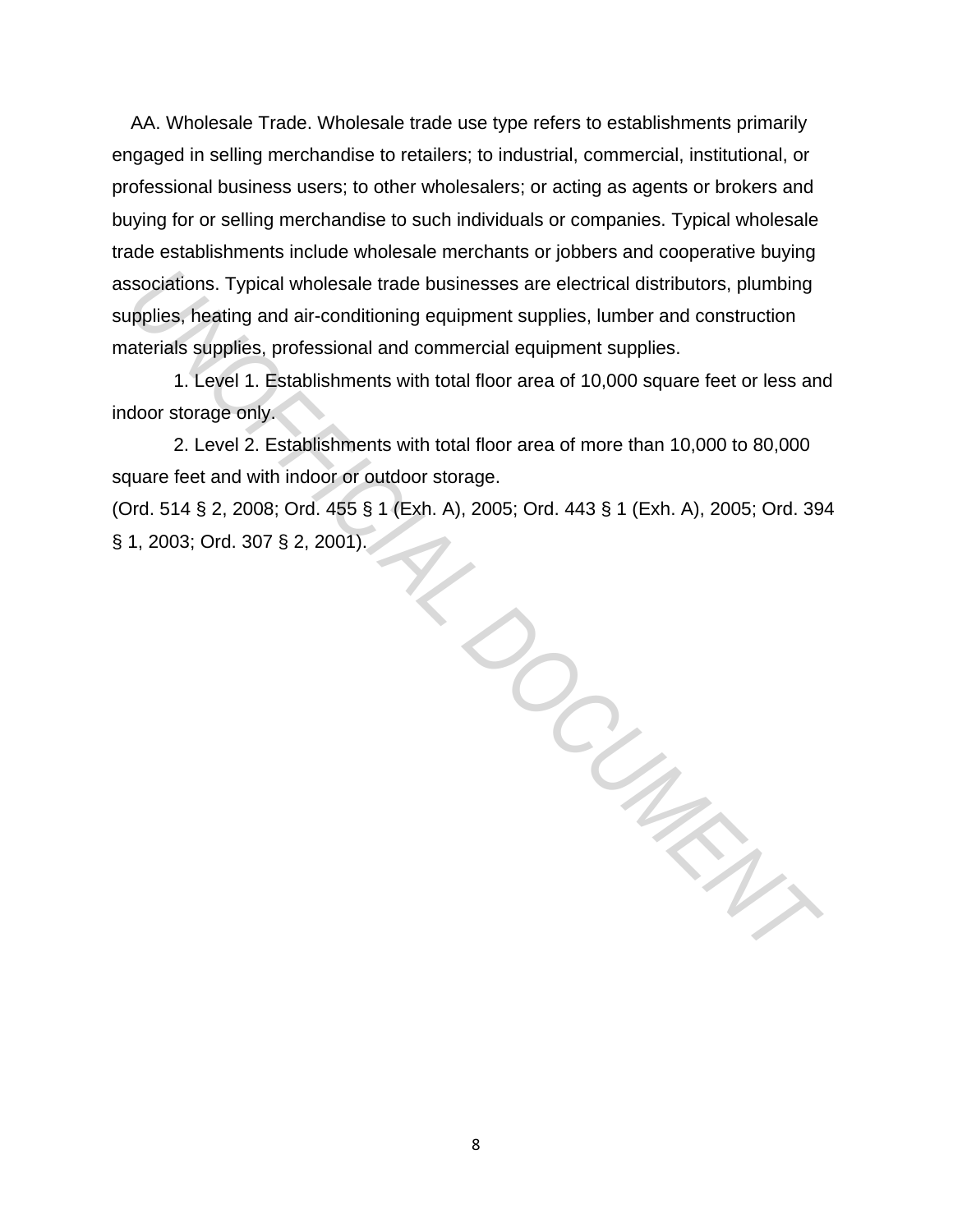# **Exhibit C**

## **19.70.130 Drive-through and drive-up facilities.**

A. Purpose. The purpose of this section is to recognize that drive-through and drive-up uses may be appropriate at some locations; provided, that such uses are located in consideration of adjacent land uses, traffic patterns, aesthetics compatibility, vehicular/pedestrian conflicts, noise, light and glare, odor and emissions, and litter.

B. Where Permitted. Drive-through and drive-up uses are permitted as an accessory use to any principal use allowed in the following zones subject to the standards included in this section and a conditional use permit if applicable:

- 1. Neighborhood Commercial.
- 2. Mixed Use District.
- 3. Commercial.
- 4. Town Center zone south of 37<sup>th</sup> St West. Proposed drive-throughs located in Town Center zoned parcels south of 40<sup>th</sup> St. West and west of Bridgeport Way West require a Conditional Use permit.

C. Exemptions. Uses regulated by this section include any use that utilizes a drivethrough or drive-up as part of their service to customers. Examples include but are not limited to automobile services, restaurants including espresso stands, financial institutions, retail and service uses and drop boxes. The following uses are exempt from this section: **Example 20** and litter, the set of the current metallic in the current metallic in the current of the current of the current of the current of the standards include the standards include in the following zones subject to

- 1. Delivery and loading spaces required pursuant to Chapter 19.60 UPMC.
- 2. Drop boxes, including library, bank and video drop boxes.
- 3. Hotel porticos and valet parking services.

## 4. Curbside to go service where a parking stall is reserved for a customer who calls in a to-go order. The customer may or may not get out of the car. One stall is allowed per restaurant use.

D. Standards. Where permitted, drive-through and drive-up facilities shall comply with the following standards; except that where drive-through and drive-up uses are nonconforming, these standards shall apply to all major improvements or major redevelopments.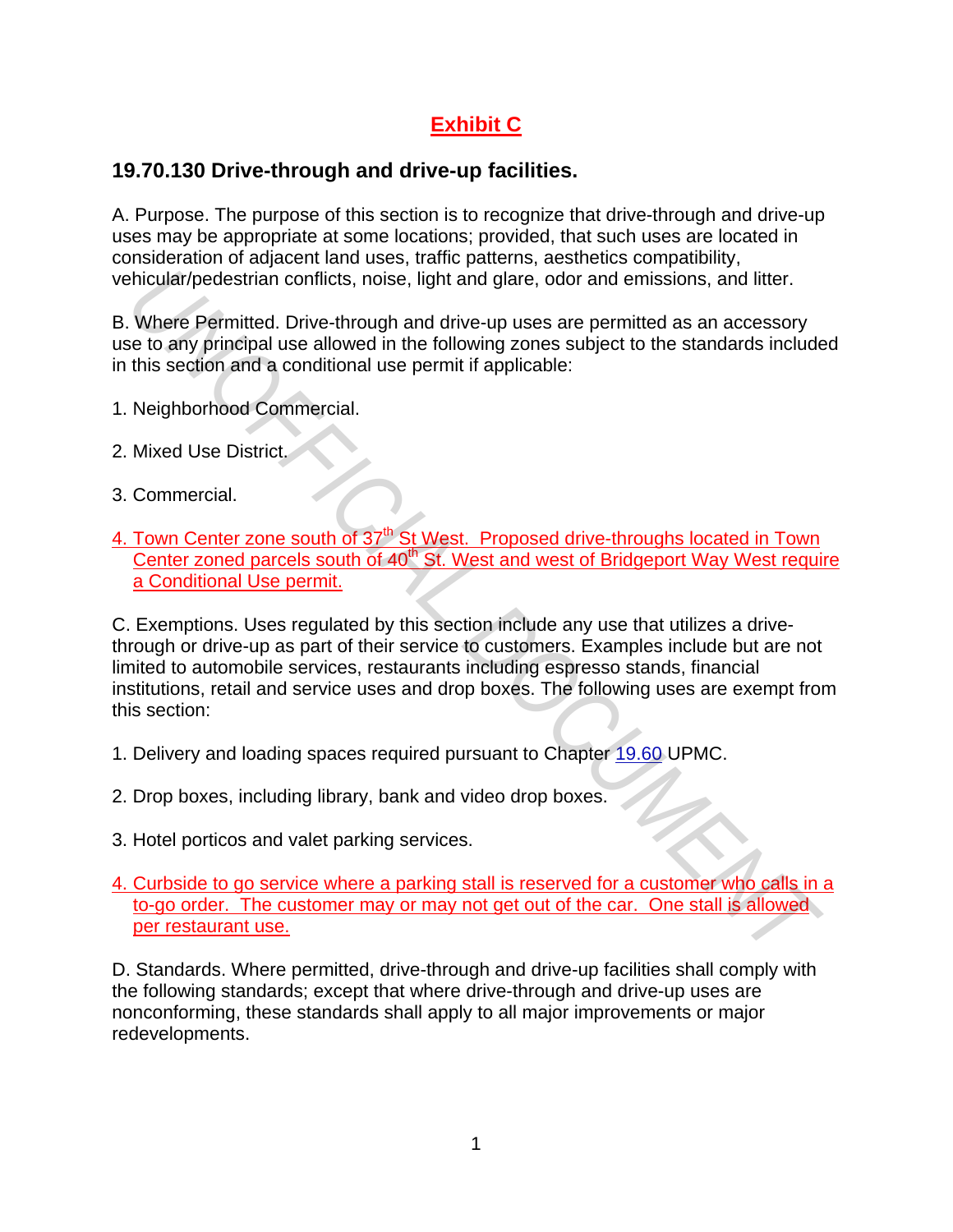- 1. To achieve the pedestrian vision of a pedestrian oriented zone, in addition to this code section Drive Through and Drive-up facilities located within the Town Center zone shall comply with the following requirements.
- a. Where Drive-through or Drive-up facilities are proposed to be located within existing Commercial Centers a minimum 2 of the following requirements shall be met:
- i.) An additional pedestrian connection between the public street and the principal building within the shopping center.

ii.) An additional pedestrian connection to a second public street for Shopping Centers with two or more street frontages.

- iii.) Provide two additional pedestrian connections between parking areas located within the center and buildings within the center.
- iv.) Provide an additional 750 square feet of plaza area within the shopping center. The plaza area shall be improved in accordance with UPMC 19.52.150.A.6-11.
- v.) Provide a pedestrian connection from the principal building to a neighboring property.
- vi.) Provide enhanced walkways that exceed the design standards through landscaping and design.
- vii.) Provide enhancement to an existing pedestrian connection within the Commercial Center. Or upgrade the existing connection to current pedestrian connection standards as defined in section 19.70.130.D.1.c.
- viii.) Provide amenities that achieve the goal of the Town Center that meet or exceed the options listed above and are approved by the Director.
- b. Pedestrian connections shall be a minimum of 5 feet wide. Raised walkways are preferred. The City may consider alternate designs where major design challenges exist. The walkways shall be differentiated from the parking area by use of alternate material or finishes. Paint striped walkways would not be allowed to meet this requirement. Alternate materials can include but are not limited to: concrete, pavers, stamped and painted asphalt, or others subject to City approval. *i*. An additional pedestrian connection between the public street and the principal<br>
<u>Building within the shopping</u> center.<br>
<u>ii.) An additional pedestrian connection to a second public street for Shopping<br>
Centers with </u>
- 244. Traffic and Circulation.

a. Except at entry and exit points, drive-through stacking lanes shall be separated physically (i.e., by a wall, raised curb or landscape planter) from the parking lot, and shall comply with the following capacity standards: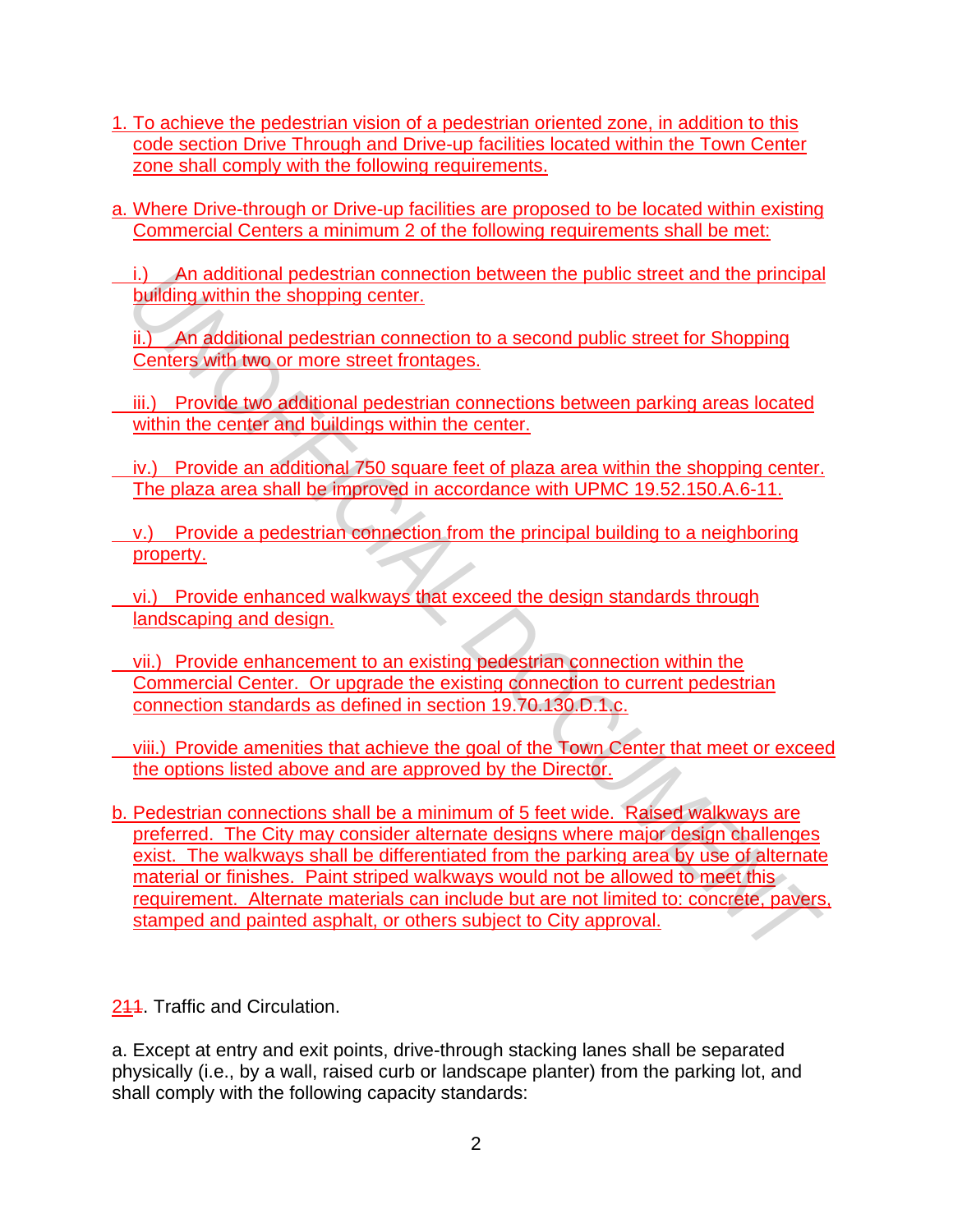| Use.        | <b>Length of Stacking Lane(s)</b>                                                |
|-------------|----------------------------------------------------------------------------------|
| Bank/Retail | $ 3 - 6$ cars, depending upon volume                                             |
| Restaurants | $ 8 - 12$ cars, depending upon volume                                            |
|             | Automobile Service, Other Determined on an individual basis, depending on volume |

b. The entrance and exit from a drive-through lane, or designated drive-up parking spaces, shall be internal to the site and not a separate entrance/exit to or from the street.

c. The drive-through stacking lane shall be situated so that any overflow from the stacking lane shall not spill out onto public streets or major circulation aisles of any parking lot.

d. Drive-through lanes and drive-up spaces shall be located in the rear or side yards and shall not be placed between a street and the building. See Diagram 1.

e. Reserved parking spaces for drive-through orders may be required.

f. Vehicle conflicts with pedestrians and bicycles shall be minimized.

322. Landscaping and Screening.

a. Drive-through windows, menu boards, stacking lanes, drop-offs, and drive-up spaces shall be located to minimize impacts to adjacent properties and screened from the public right-of-way to the maximum extent possible. At a minimum, a berm or wall and Level III landscaping shall be required. acces, shall be internal to the site and not a separate entrance/exit to or from the refet.<br>
The drive-through stacking lane shall be situated so that any overflow from the acking lane shall not spill out onto public stree

b. The drive-through, drop-off or drive-up facility shall be buffered and visually screened from residential development with a wall and Level I landscaping, or by other equivalent natural or constructed barriers, such as other commercial development.

433. Architecture. Drive-through elements shall be architecturally integrated into building design and not appear to be applied or stuck on to the building.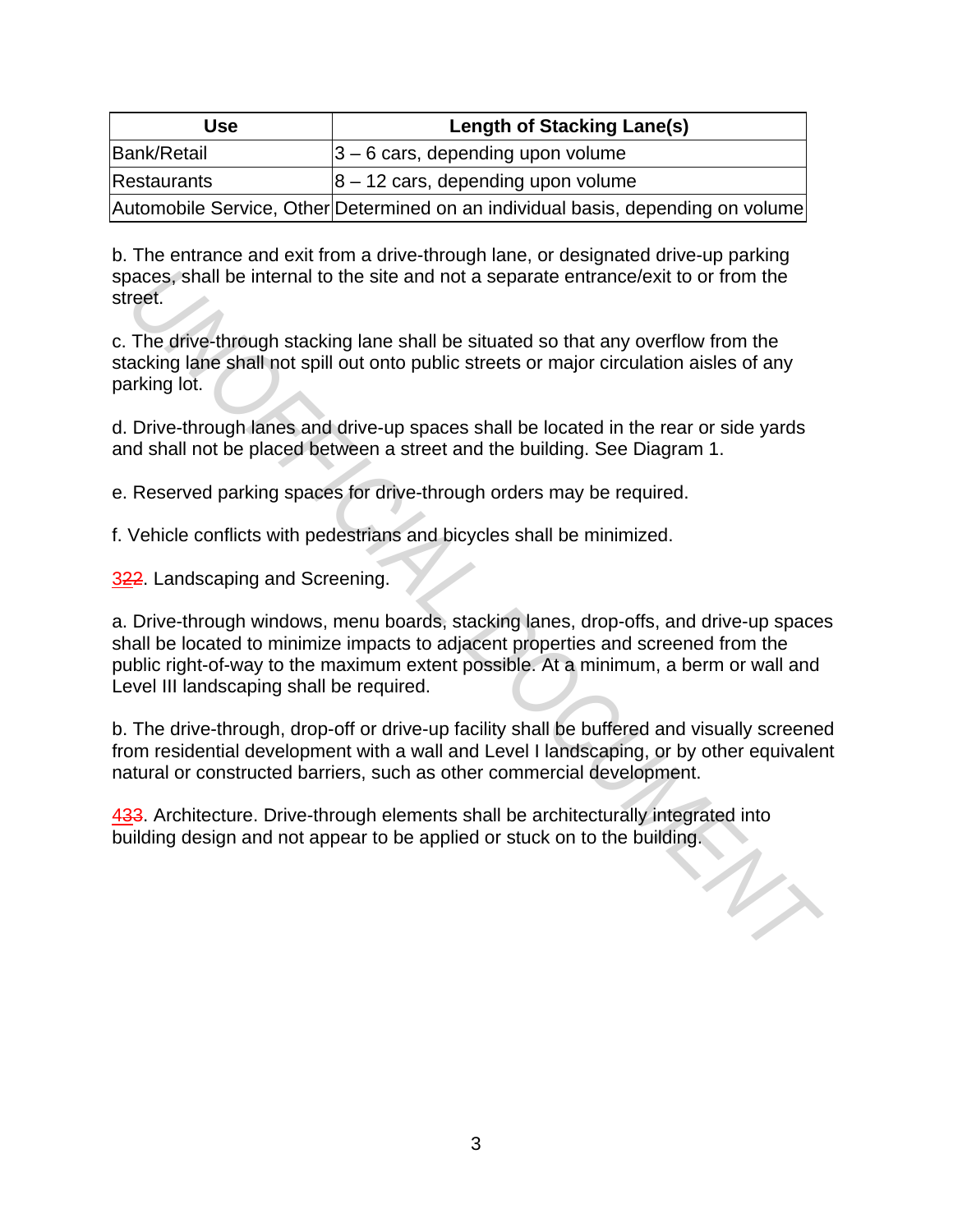

Not Architecturally Integrated



Architecturally Integrated

544. Noise.

a. The project applicant shall provide the plans and specifications for any potential noise sources, such as intercom system, trash compactor, etc. Plans shall include measures to mitigate any potential adverse impact from such noise sources.

b. Speakers at drive-through facilities shall not be audible to adjacent residential uses or disturbing to adjacent nonresidential uses. Sound attenuation walls or other mitigation measures shall be required as necessary.

c. Speaker boxes of any point-to-point intercom system shall be oriented away from residential development and other sensitive receptors located in the general area of the drive-through facility.

d. Outdoor maintenance and cleaning activities shall be limited if determined necessary by the city to achieve compatibility with surrounding land uses.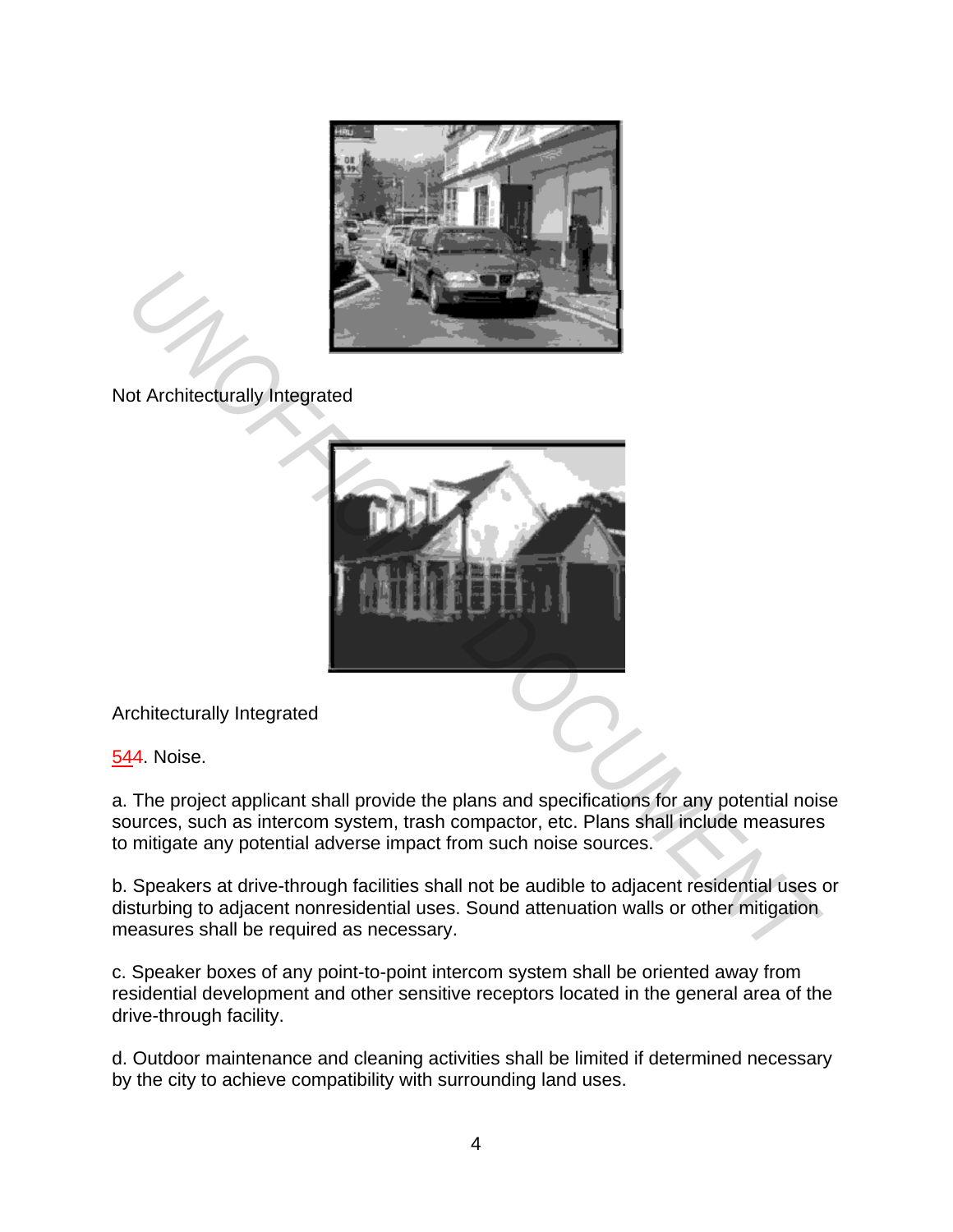e. The on-site manager shall not permit any loud music, noise or other sounds by means of radio, or other broadcasting apparatus or device, and shall not permit fighting, quarreling, loitering, or loud noise or other nuisance which disturbs the quiet and peace of the premises or the neighborhood.

f. Hours of operation shall be limited as determined necessary by the city to achieve compatibility with surrounding land uses.

655. Emission Control. Drive-through and drop-off lanes and drive-up spaces shall not be located adjacent to plazas and other pedestrian use areas, other than walkways, and are discouraged adjacent to nonresidential buildings within 30 feet of the proposed lane. Drive-through stacking lanes shall not be located within 50 feet of any residential uses.

766. Light and Glare. All lighting fixtures shall be designed, installed and maintained so as to direct light only onto the subject property.

877. Maintenance. The site shall be maintained in a litter-free condition and no undesirable odors shall be generated on the site. The on-site manager shall make all reasonable efforts to see that the trash or litter originating from the use is not deposited on adjacent properties. Trash enclosures and bins shall be enclosed on all sides to suppress odors and prevent spillage of materials. Graffiti shall be removed within 48 hours. **Example 10** and drop-off lanes and drive-up spaces shall not located adjacent to plazas and other pedestrian use areas, other than walkways, are discouraged adjacent to nonresidential buildings within 30 feet of the propo

E. Additional Conditions. The standards in this section constitute the minimum deemed necessary under general circumstances and in most cases to prevent adverse effects from drive-through facilities. Other and further standards may be required as conditions of approval to ensure that such uses are consistent with the comprehensive plan and findings required to grant a conditional use permit if one is required.

F. Continuation of Use. If any nonconforming drive-through or drive-up facility is discontinued for a period of 12 months or longer, any new drive-through facility shall comply with these standards.

1. A nonconforming drive-through lane or drive-up may relocate to a more conforming location consistent with this section.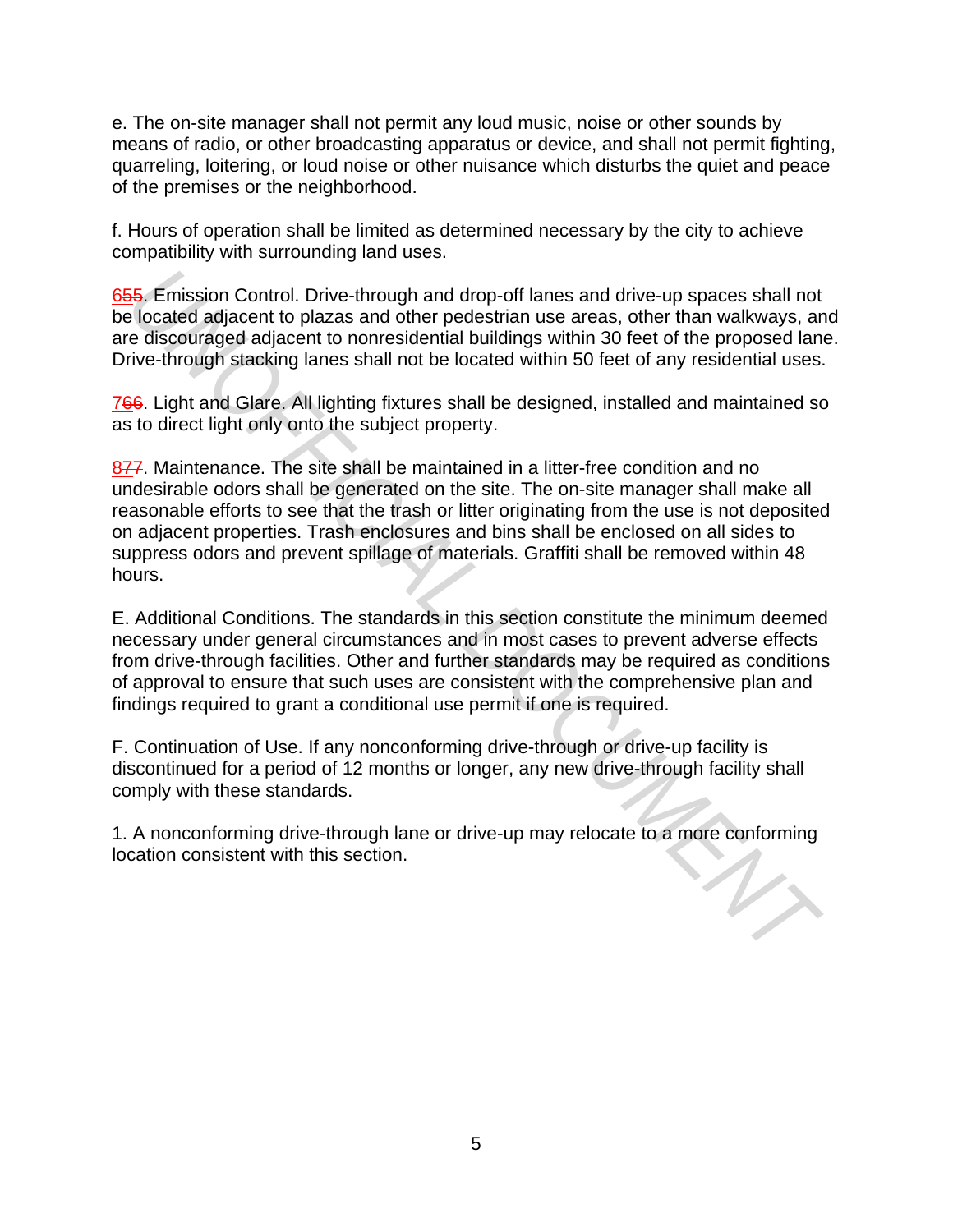

Hotes. This diagram is forthwisteline proposes only and HOT intended to distate required site.<br>Izonal or design

(Ord. 455 § 1 (Exh. A), 2005).